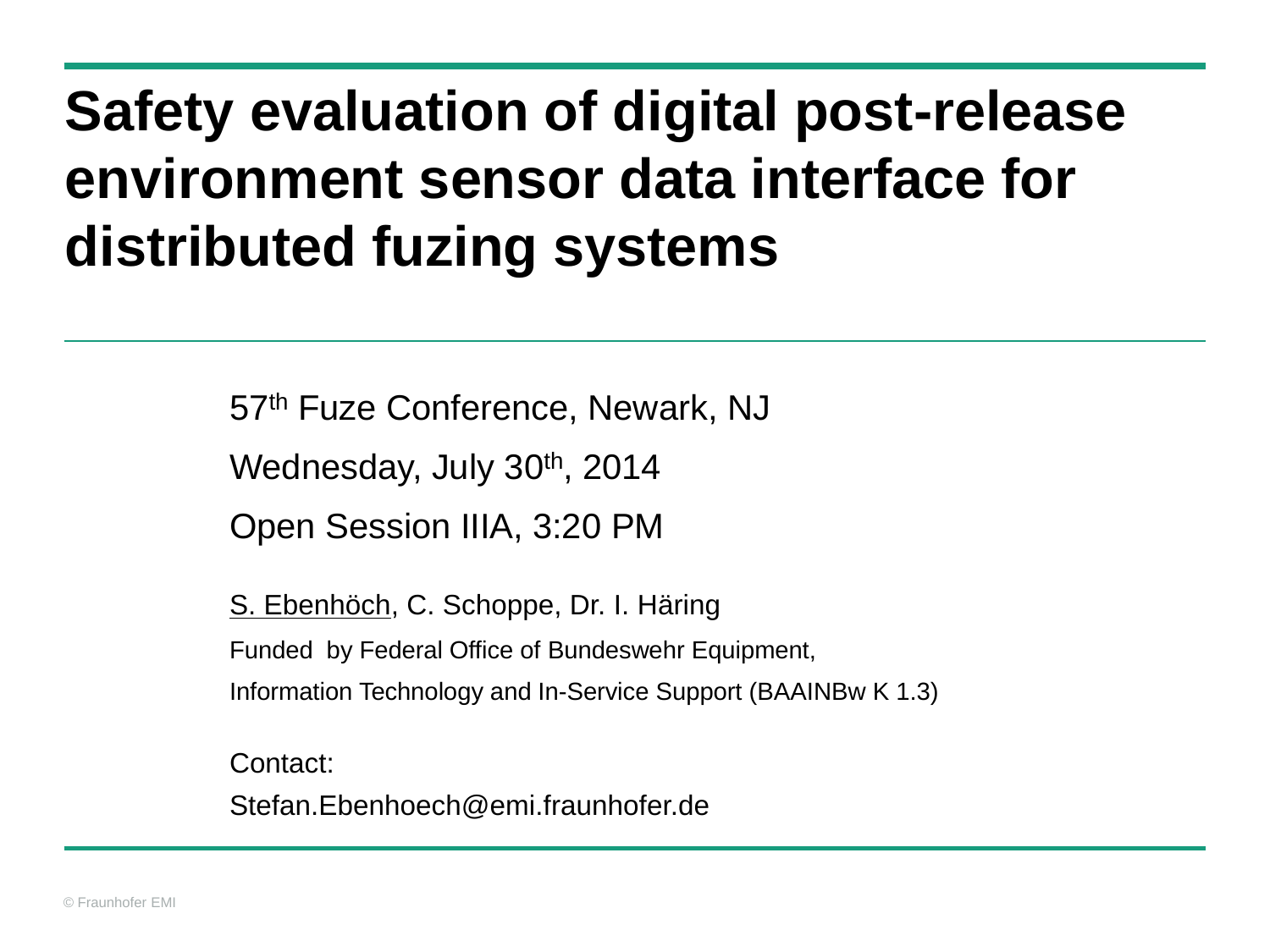## **Safety evaluation of digital post-release environment sensor data interface for distributed fuzing systems: Content of presentation**

**Motivation** 

- Post-release environment sensor (PRES) interface
- **Simulation tool**
- Safety evaluation results

### **Conclusion**

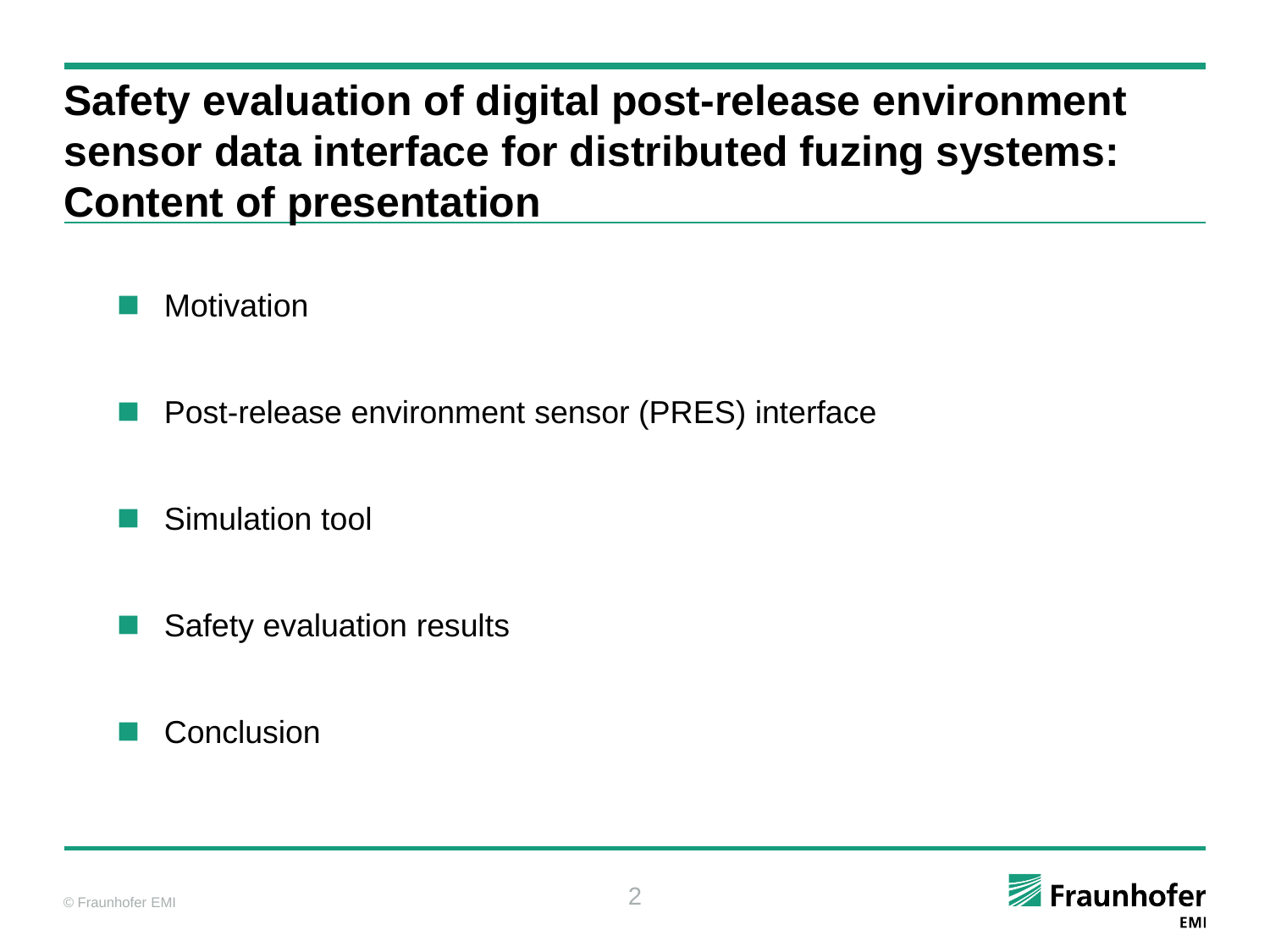## **Motivation: Distributed fuzing systems**

- Flexibility in geometry
- Compatibility of different fuzing, sensor and the computation of the control of the sensor of the control of the control of the control of the control of the control of the control of the control of the control of the cont weapon systems
- Improved replaceability of components
- Scalability of system performance
- Simpler realization of redundancy and separation of safety functions



**Application of digital non-proprietary standard interfaces**

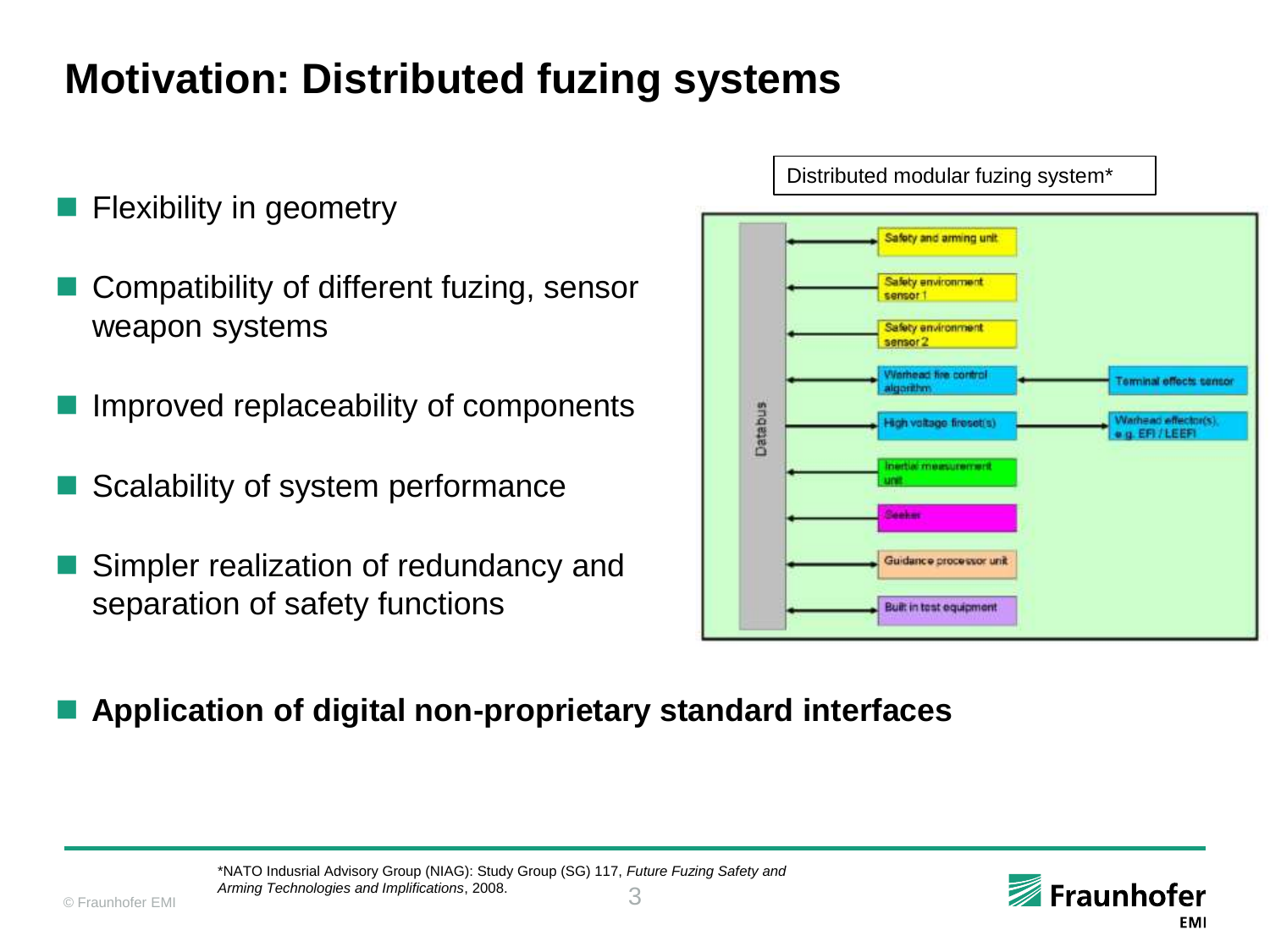## **Motivation: Standard SAE AS5716A**

- Current situation: mainly analog interfaces in airborne fuzing systems
- SAE AS5716A: "Standard Electrical and Logical Interface for Airborne Fuzing Systems"
	- Addresses weapons using MIL-STD 1760
	- New revision: Pure digital data interface between sensor for detection of arming environment and fuzing system



**Goal: Evaluation of safety level** - Is the new digital data transmission at least as safe as the established analog transmission in airborne fuzing systems?

**2001: held at 45th NDIA Fuze Conference.**<br>© Fraunhofer EMI \*Frank Robbins, Presentation: Fuzes for Air Force Unguided and Precision Guided Weapons,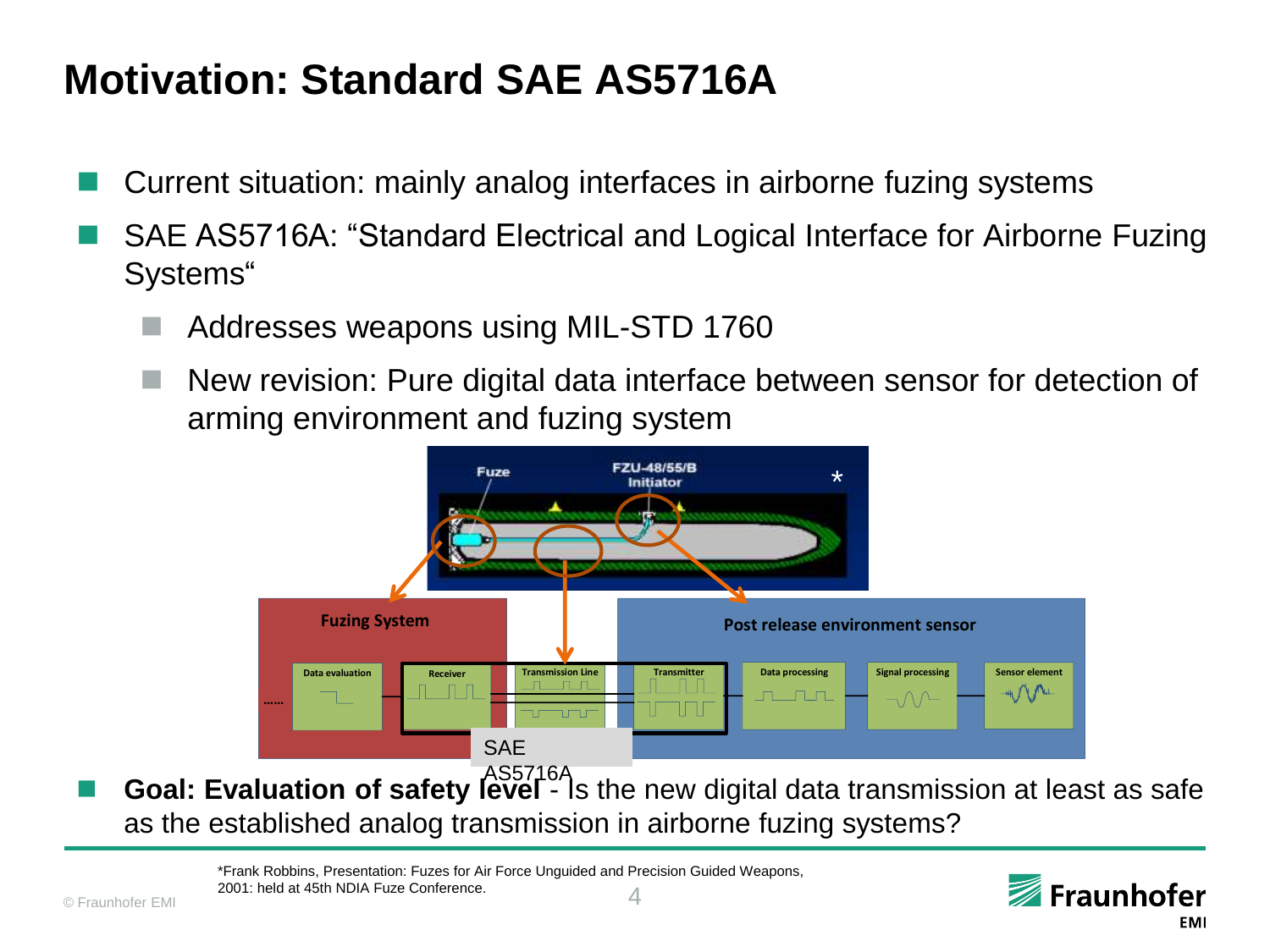|  | Class 3 interface |
|--|-------------------|
|--|-------------------|

## **PRES-Interface: Characteristic**

- Definition of electrical interface characteristics
	- RS-422 standard
	- Transmission rate: 38.4 kbps
	- Simplex mode
- Classification of interfaces
	- PRES-Interface only in class 3
	- Subclasses specify data type of sensor (analog, digital)
- Definition of protocol structure for serial data interface

|                | <b>FUZING SY STEM MAIN HOUSING</b>                                                                                                                                                                                                                                                                                                                                                                                                                                                                                                                                                                                                                                                                                                                             | <b>WEAPON SIDE</b>                                                                                   |
|----------------|----------------------------------------------------------------------------------------------------------------------------------------------------------------------------------------------------------------------------------------------------------------------------------------------------------------------------------------------------------------------------------------------------------------------------------------------------------------------------------------------------------------------------------------------------------------------------------------------------------------------------------------------------------------------------------------------------------------------------------------------------------------|------------------------------------------------------------------------------------------------------|
|                | SIDE OF INTERFACE                                                                                                                                                                                                                                                                                                                                                                                                                                                                                                                                                                                                                                                                                                                                              | OF INTERFACE                                                                                         |
|                | <b>SERIAL DATA LINES</b><br>FUZING SYSTEM TRANSMIT SERIAL DATA A<br>FUZING SYSTEM TRANSMIT SERIAL DATA B<br>WEAPON TRANSMIT SERIAL DATA A H<br>$\pm$ WEAPON TRANSMIT SERIAL DATA B $\pm$                                                                                                                                                                                                                                                                                                                                                                                                                                                                                                                                                                       |                                                                                                      |
|                | POST RELEASE ENVIRONMENT SENSOR SERIAL DATA A**<br>POST RELEASE ENVIRONMENT SENSOR SERIAL DATA B**                                                                                                                                                                                                                                                                                                                                                                                                                                                                                                                                                                                                                                                             |                                                                                                      |
| <b>MAX3488</b> | <b>POWER</b><br>PORT 1 POWER<br>PORT 2 POWER<br>PORT 1 POWER & PORT 2 POWER COMMON RETURN<br>PORT 3 POWER*<br>PORT 3 POWER RETURN*<br><b>DISCRETE SIGNALS</b><br>RELEASE CONSENT MONITOR<br>∃ RELEASE INDICATION ∃<br>RELEASE INDICATION RETURN<br>TARGET DETECTION DEVICE SIGNAL*<br>TARGET DETECTION DEVICE SIGNAL RETURN* F<br>POST RELEASE ENVIRONMENT SENSOR SIGNAL**<br>POST RELEASE ENVIRONMENT SENSOR SIGNAL RETURN**<br>EOD ARM STATE MONITOR F<br>EOD ARM STATE MONITOR RETURN<br>$\overline{\phantom{a}}$ initiation inhibit* $\overline{\phantom{a}}$<br>ADDRESS BIT CONNECTION AO<br>ADDRESS BIT CONNECTION A1<br>ADDRESS BIT CONNECTION A2 1<br><b>REFERENCE LINES</b><br>SIGNAL RETURN<br><b>STRUCTURE GROUND</b><br><b>RREXAM</b><br>5 Y<br>62 | TIA/EIA<br><b>STANDARD</b><br>Elizabeth Characteristics of Bobs<br>Voltige Digital bornfore Circuits |
|                | RS-422 transmission line                                                                                                                                                                                                                                                                                                                                                                                                                                                                                                                                                                                                                                                                                                                                       | TIATI 0.425 B<br>PROJECTIVE ANALYSIS                                                                 |
|                |                                                                                                                                                                                                                                                                                                                                                                                                                                                                                                                                                                                                                                                                                                                                                                | ாக<br><b>SEM</b>                                                                                     |

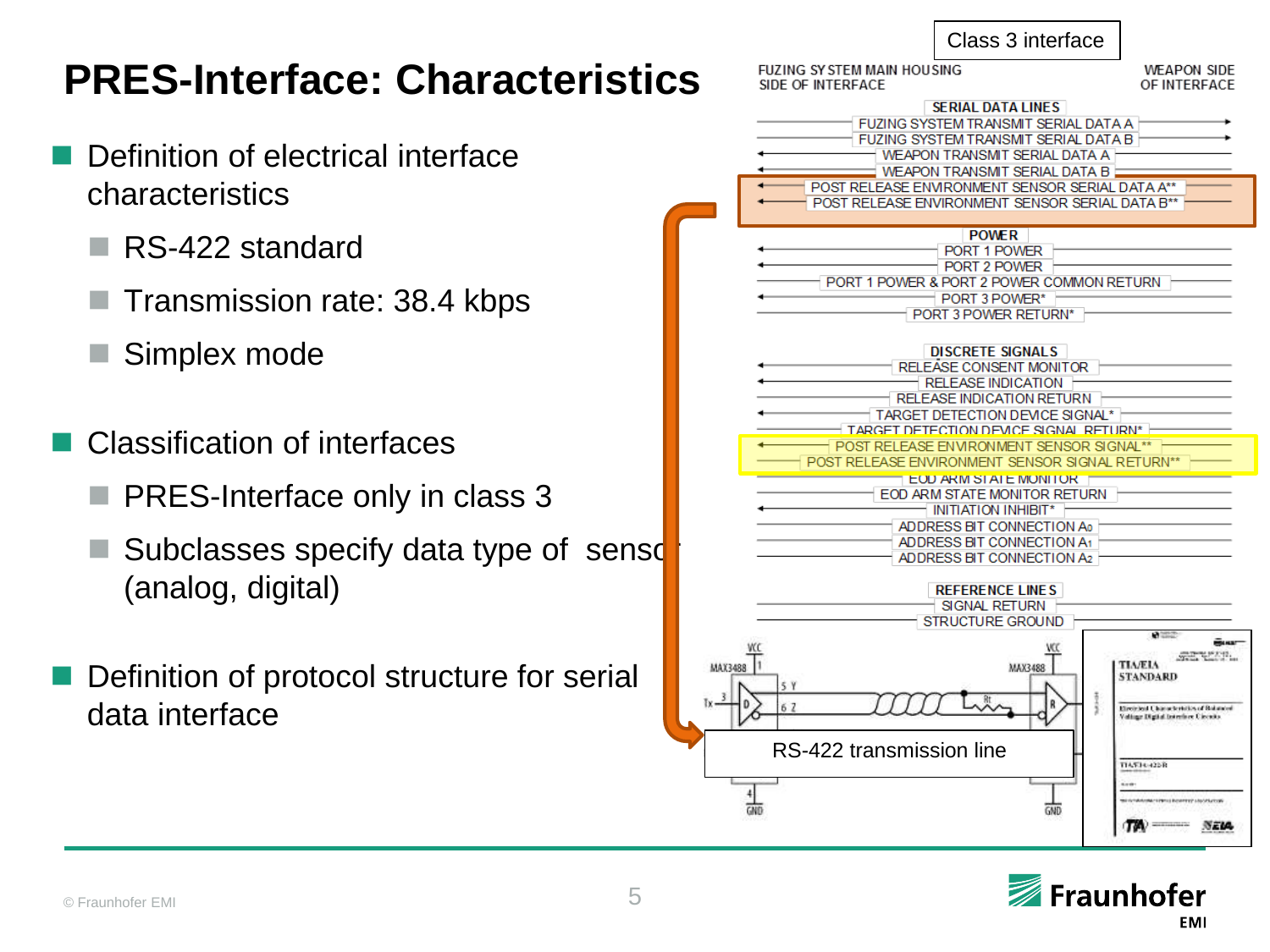## **PRES-Interface: Protocol**



 Every byte (service data unit, SDU) is added by start, stop and (even) parity bits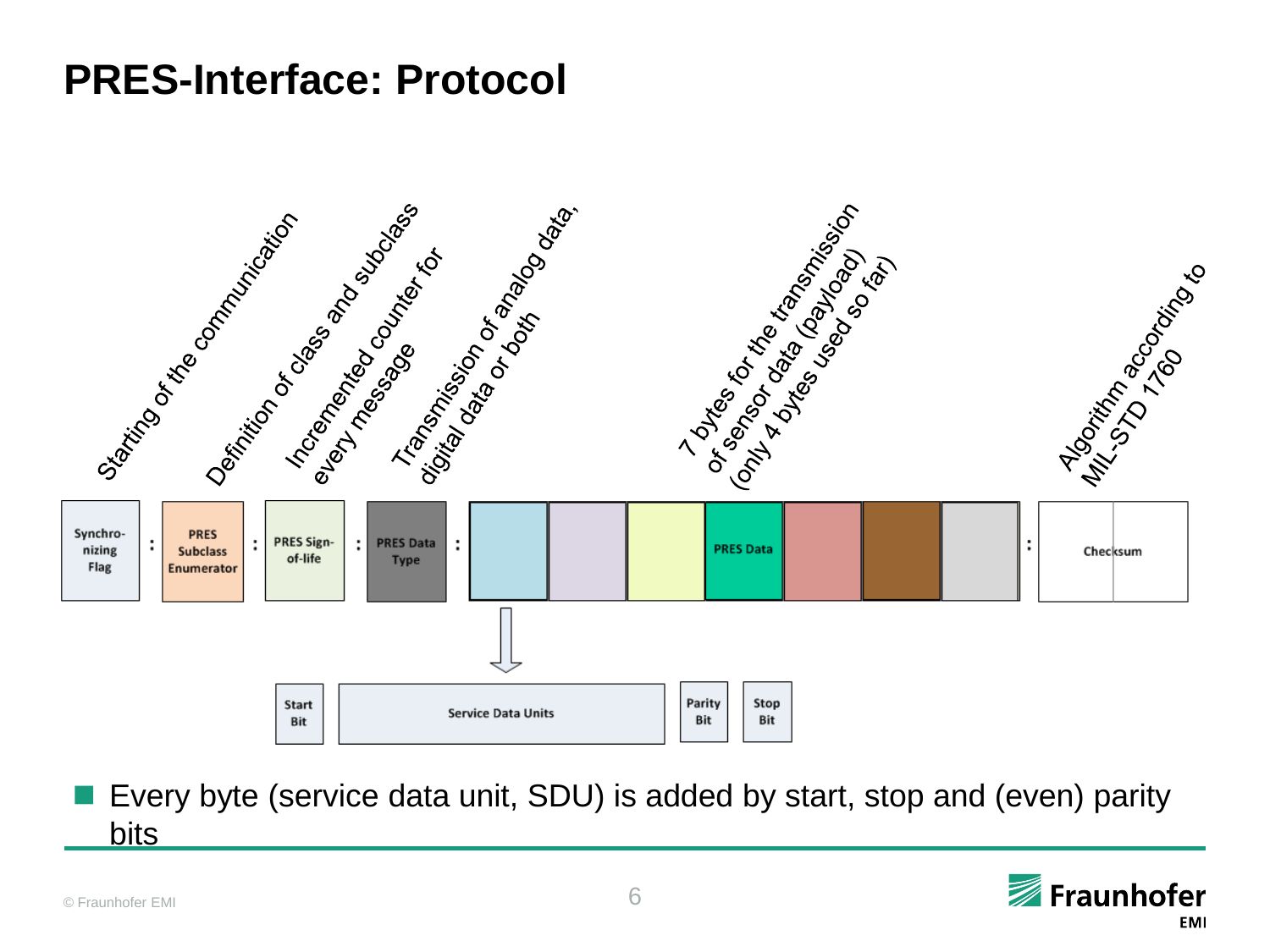## **PRES-Interface: Checksum**

 Checksum algorithm: »When each data word (including the checksum word) of a message is rotated right cyclically by a number of bits equal to the number of preceding data words in the message, and all the resultant rotated data words are summed using modulo 2 arithmetic to each bit (no carries), the sum shall be zero.«

|                                        | Word = $2$ SDUs  |           |                  |                                 |                  |                                 |                  |               |           |                  |           | Parity bits |           |                  |                 |            |             |
|----------------------------------------|------------------|-----------|------------------|---------------------------------|------------------|---------------------------------|------------------|---------------|-----------|------------------|-----------|-------------|-----------|------------------|-----------------|------------|-------------|
| $\big( b_{0,0}$                        | $b_{0,1}$        | $b_{0,2}$ | $b_{0,3}$        | $b_{0,4}$                       | $b_{0,5}$        | $b_{0,6}$                       | $b_{0,7}$        | $b_{1,0}$     | $b_{1,1}$ | $b_{1,2}$        | $b_{1,3}$ | $b_{1,4}$   | $b_{1,5}$ | $b_{\rm 1,6}^{}$ |                 |            | $p_1$       |
| $b_{2,0}$                              | $b_{2,1}$        | $b_{2,2}$ | $b_{2,3}$        | $b_{2,4}$                       | $b_{2,5}$        | $b_{2,6}$                       | $b_{2,7}$        | $b_{3,0}$     | $b_{3,1}$ | $b_{3,2}$        | $b_{3,3}$ | $b_{3,4}$   | $b_{3,5}$ | $b_{3,6}$        | $b_{3,7}$       | $\neg p_2$ | $p_3$       |
| $\mid b_{\scriptscriptstyle 4,0} \mid$ | $b_{4,1}$        | $b_{4,2}$ | $b_{4,3}$        | $b_{\scriptscriptstyle 4,4}^{}$ | $b_{4,5}$        | $b_{\scriptscriptstyle 4,6}^{}$ | $b_{4,7}$        | $b_{5,0}$     | $b_{5,1}$ | $b_{5,2}$        | $b_{5,3}$ | $b_{5,4}$   | $b_{5,5}$ | $b_{5,6}$        | $b_{5,7}$       | $p_4$      | $p_{5}$     |
| $b_{6,0}$                              | $b_{6,1}$        | $b_{6,2}$ | $b_{6,3}$        | $b_{6,4}$                       | $b_{6,5}$        | $b_{6,6}$                       | $b_{6,7}$        | $b_{7,0}$     | $b_{7,1}$ | $b_{7,2}$        | $b_{7,3}$ | $b_{7,4}$   | $b_{7,5}$ | $b_{7,6}$        | $b_{7,7}$       | $p_{6}$    | $p_{7}$     |
| $b_{8,0}$                              | $b_{8,1}$        | $b_{8,2}$ | $b_{8,3}$        | $b_{8,4}$                       | $b_{8,5}$        | $b_{\rm 8,6}$                   | $b_{8,7}$        | $b_{9,0}$     | $b_{9,1}$ | $b_{9,2}$        | $b_{9,3}$ | $b_{9,4}$   | $b_{9,5}$ | $b_{9,6}$        | $b_{9,7}$       | $p_{8}$    | $p_{\rm o}$ |
| $c_{0,0}$                              | $\epsilon_{0,1}$ | $c_{0,2}$ | $\epsilon_{0,3}$ | $c_{0,4}$                       | $\epsilon_{0,5}$ | $c_{0,6}$                       | $\epsilon_{0,7}$ | $^{6}L_{1,0}$ | $c_{1,1}$ | $\mathbf{c}_{1}$ |           |             | $C_1$     | $^{6}$ 1,6       | C <sub>17</sub> | $p_{10}$   | $p_{11}$    |
|                                        |                  |           |                  |                                 |                  |                                 |                  | Checksum      |           |                  |           |             |           |                  |                 |            |             |

| <b>PRES Subclass Enumerator</b> | <b>PRES Sign-of-Life</b>  | <b>PRES Data Type</b>      |
|---------------------------------|---------------------------|----------------------------|
| <b>PRES Data-1st byte</b>       | <b>PRES Data-2nd byte</b> | <b>PRES Data-3rd byte</b>  |
|                                 |                           |                            |
| <b>PRES Data -4th byte</b>      | <b>PRES Data 5th byte</b> | <b>PRES Data -6th byte</b> |
| <b>PRES Data-7th byte</b>       |                           |                            |



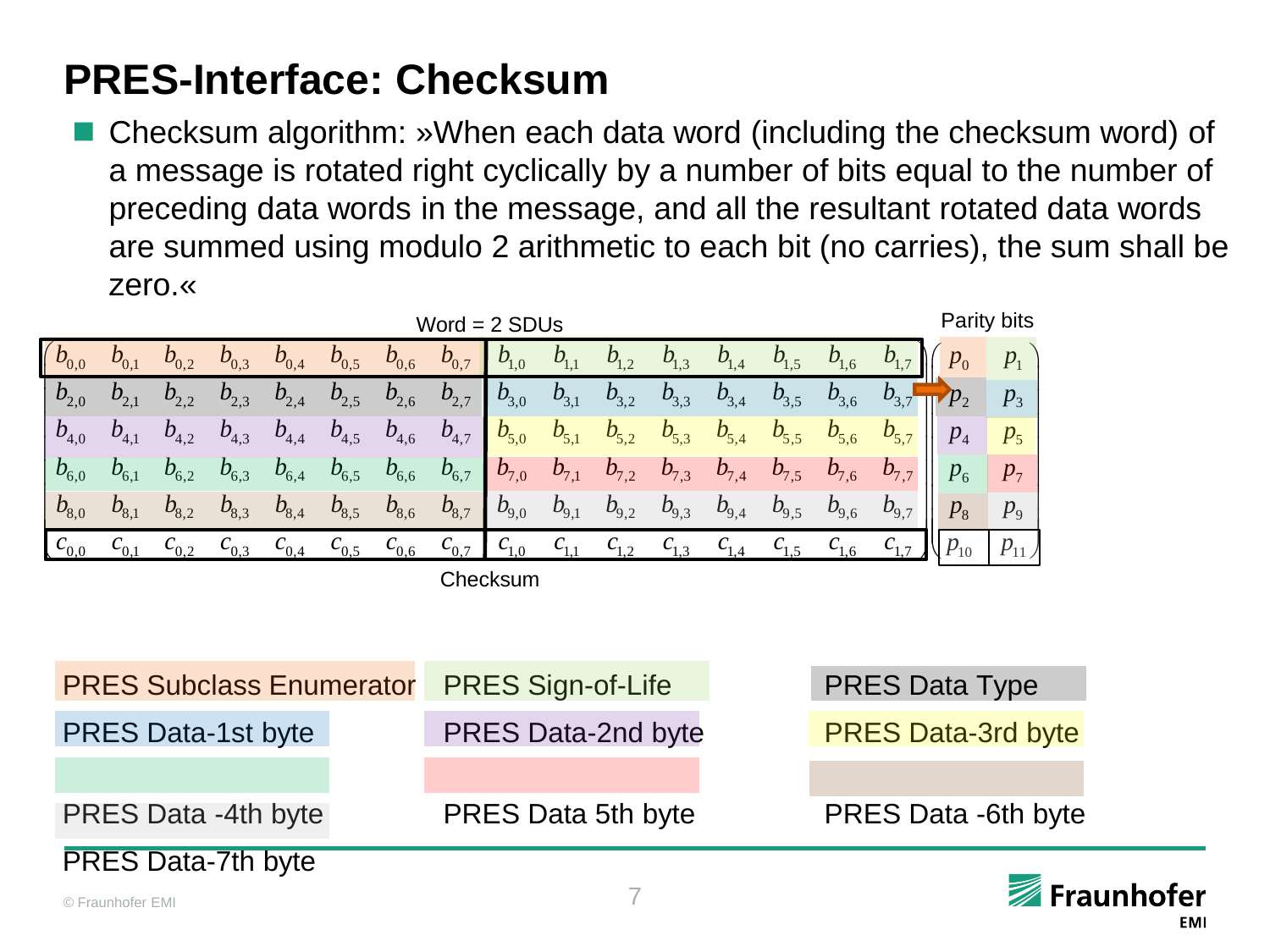## **PRES-Interface: Checksum**

 Checksum algorithm: »When each data word (including the checksum word) of a message is rotated right cyclically by a number of bits equal to the number of preceding data words in the message, and all the resultant rotated data words are summed using modulo 2 arithmetic to each bit (no carries), the sum shall be zero.«

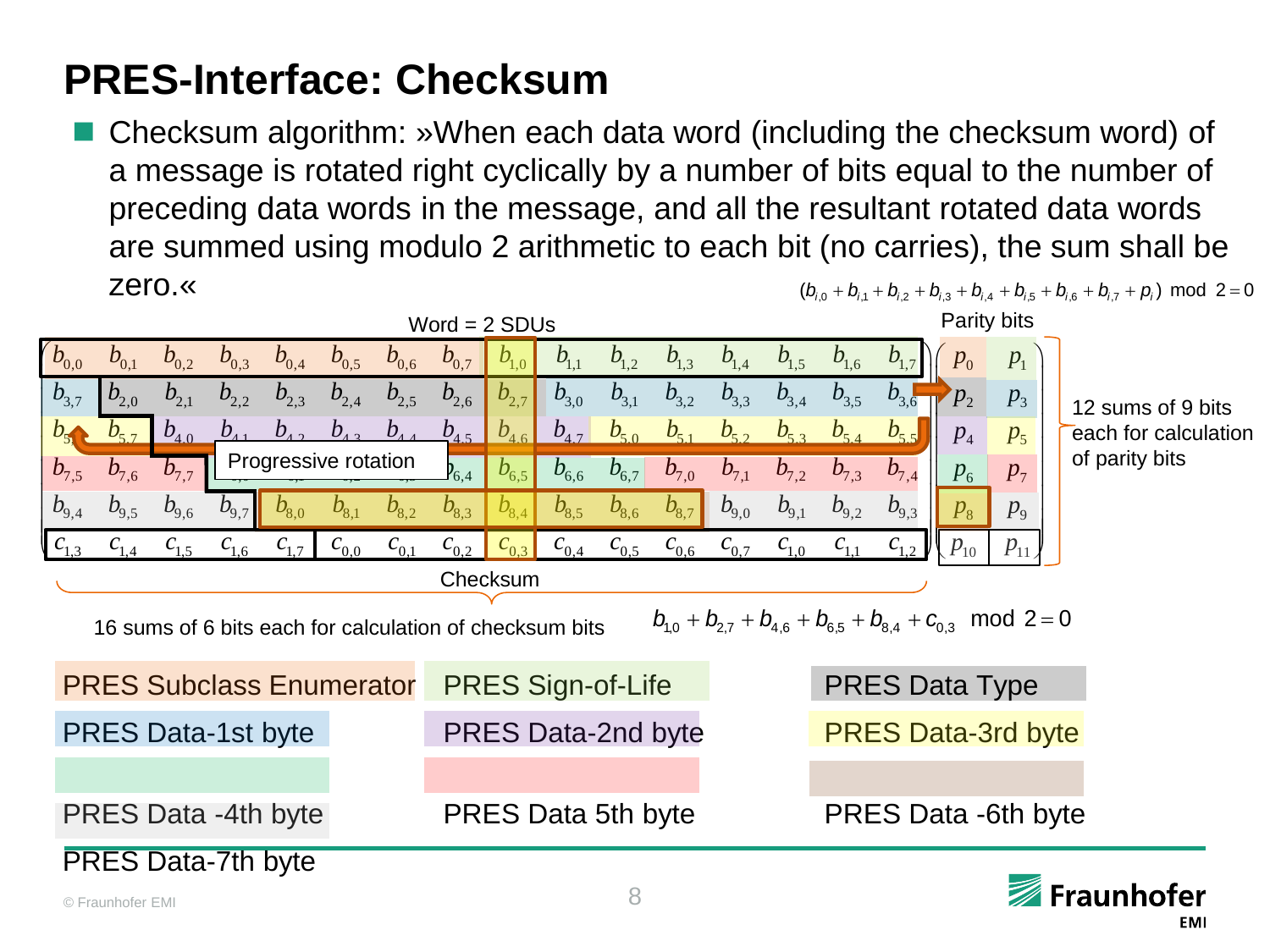#### **Simulation tool: Architecture** 11 I  $\blacksquare$

**Development of flexible simulation platform for the analysis of various protocol structures**  $\overline{\phantom{a}}$ [0142h] <sup>1</sup> <sup>0</sup> <sup>2</sup> <sup>4</sup>



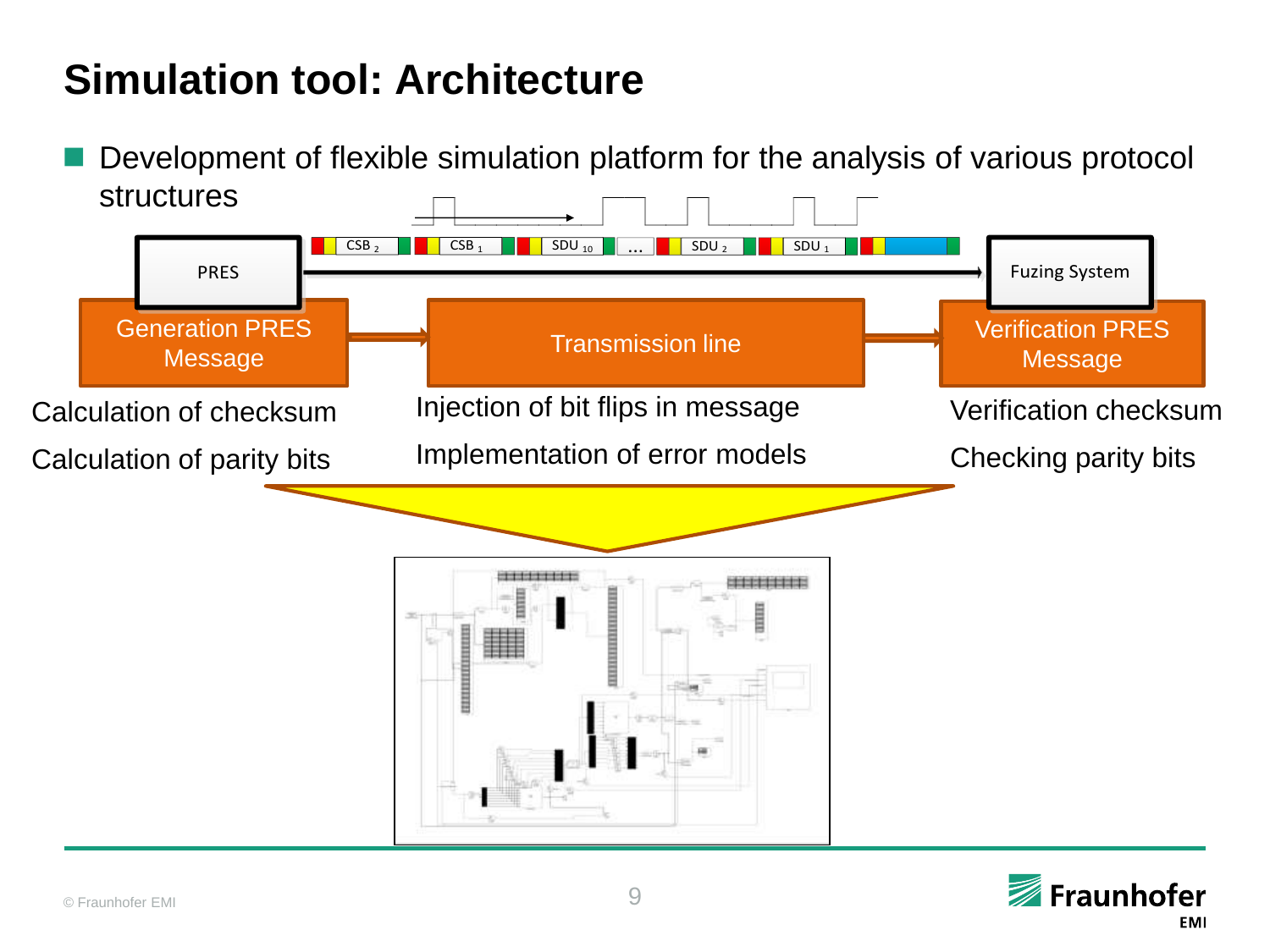# **Simulation tool: Error modeling**

- Random errors
	- Model: Binary symmetric channel
	- Transmitted bit is flipped with the probability p
- Burst errors
	- Specific burst model with several parameters Burst region
	- Dynamic variation of model examples being parameters. in simulation
- Coupled simulation (combination of protocol and circuit level): **Propability of bitflips in burst region**
	- Circuit model of transmission line
	- Electrical modeling of interferences (e.g. lightning)





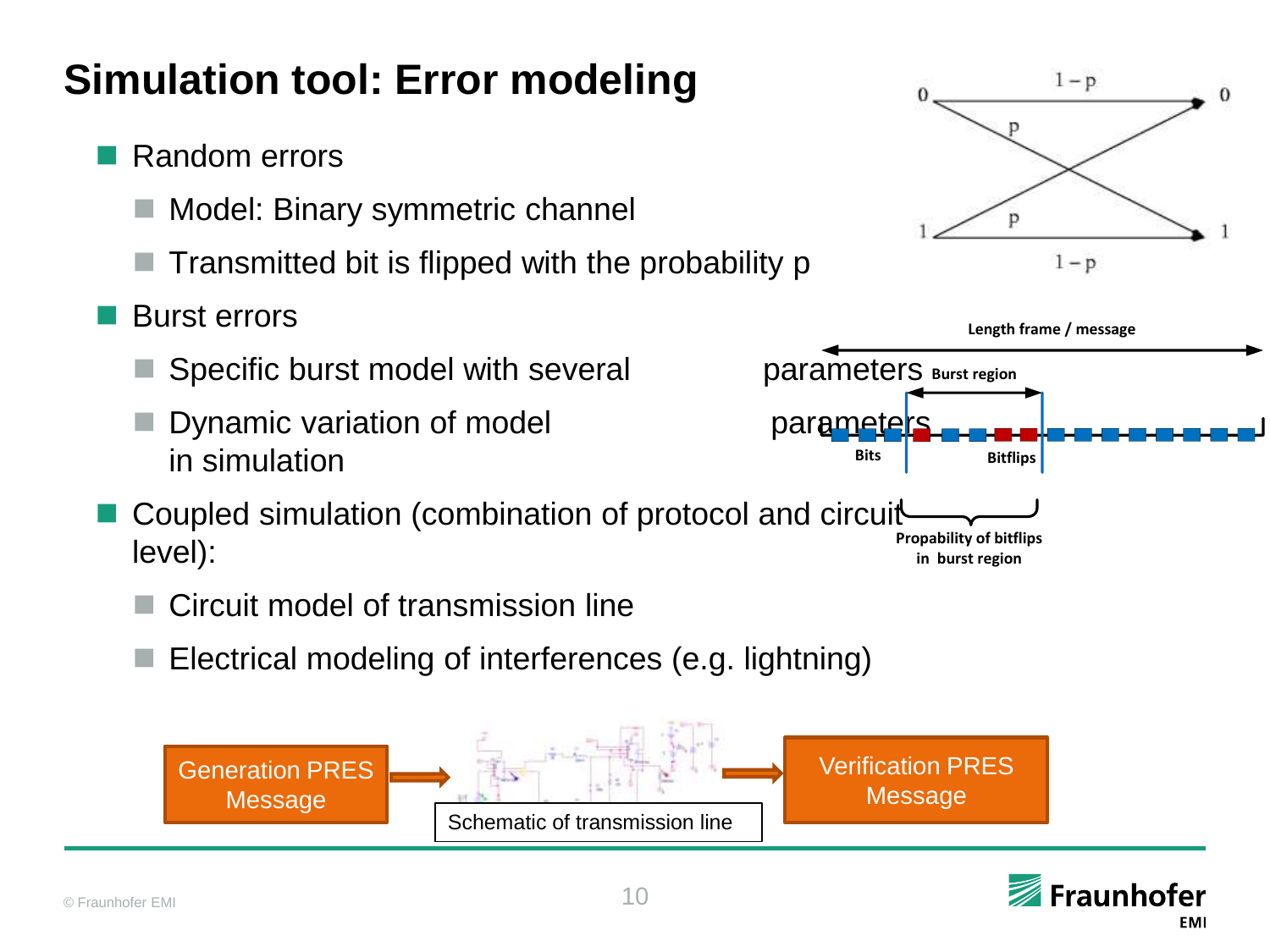## **Simulation tool: Mathematical validation**

- Assuming that bit flips occur independently with probability p
- Using binomial distributions we find the following probabilities for n words
	- $\blacksquare$  For not detecting bit flips using checksum only:

$$
P^{CS4 \text{ unrecompised}}(p) = \left(\sum_{i=1}^{\lfloor n/2 \rfloor} \binom{n}{2i} p^{2i} (1-p)^{(n-2i)} + (1-p)^n \right)^{16} - (1-p)^{16n}
$$

 $\blacksquare$  For not detecting (actual) bit flips using parity bits only:

$$
P^{\text{PB unrecompized}}(p) = \left(\sum_{i=0}^{4} {9 \choose 2i} p^{2i} (1-p)^{9-2i} + (1-p)^9 \right)^{12} - (1-p)^{12n}.
$$

- Combinatorial considerations yield that there have to be at least four bit flips so that CSA as well as PB do not detect defectiveness of message
	- Mathematical transformation of presented progressive rotation

$$
P^{\text{Four bitflips undetected}}(p) = 2 \left( \sum_{i=0}^{8} \sum_{j=0}^{n-1} \min\{i, n-1-j\}(8-i) + \sum_{i=0}^{8} \sum_{j=0}^{n-1} \sum_{k=0}^{(n-1)-(i+j)} k \right) p^4 (1-p)^{18n-4}
$$

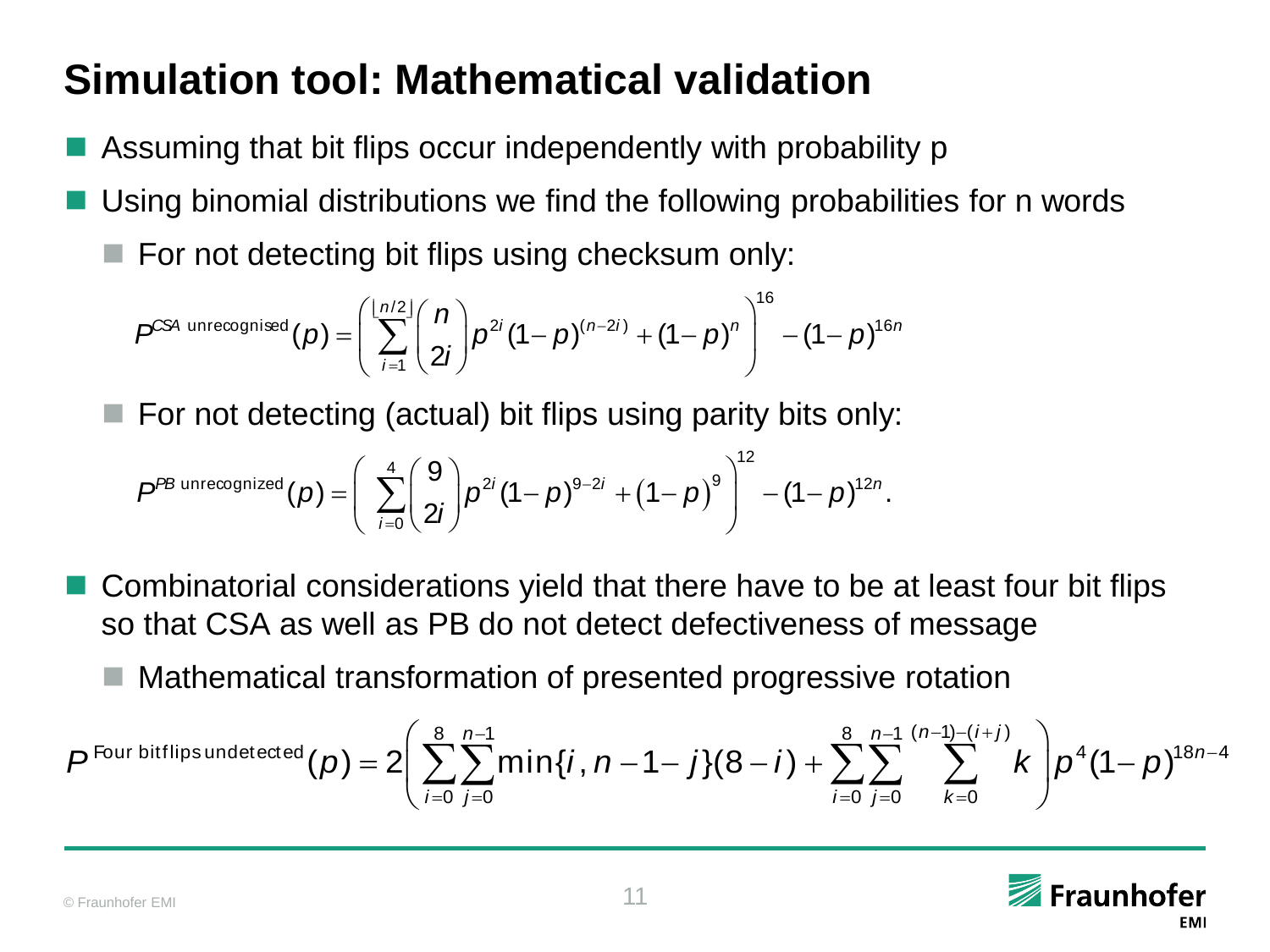## **Safety evaluation results: Random errors**

- Simulation of 10<sup>10</sup> messages for every bit flip probability
- Good match between simulation and combinatorial consideration (for small p)
- For high bit flip probabilities checksum and parity bits mechanisms are probabilistically independent (  $P^{\text{CS4}}$  unrecognised  $P^{\text{PB}}$  unrecognized



Probability of bit flip  $10^{-3}$   $\rightarrow$  Probability of undetected erroneous message  $10^{-9}$ 

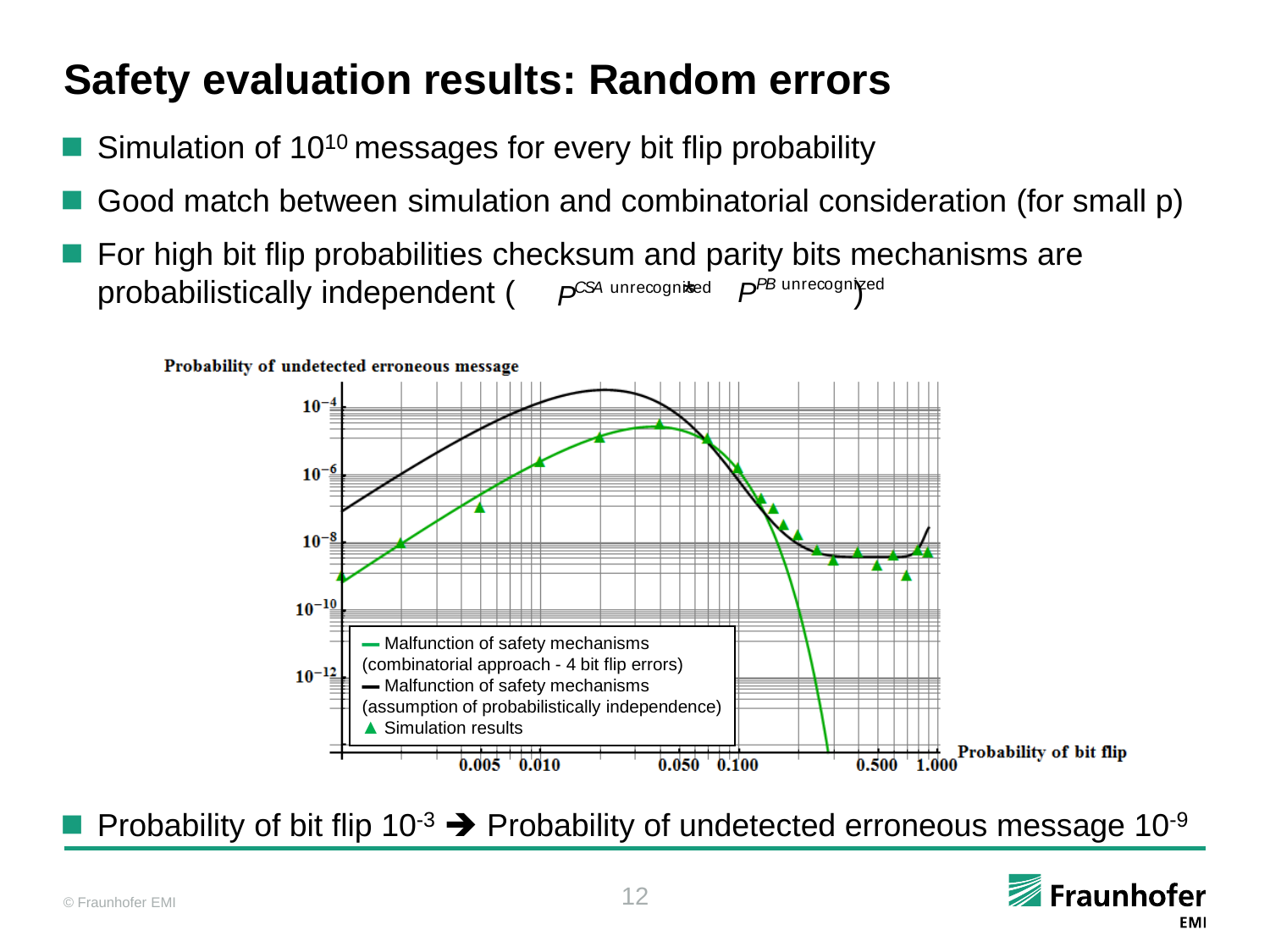## **Safety evaluation results: Burst errors**

## Burst error model

- Simulation of 3·10<sup>6</sup> messages
- Variation of model parameters
- $\rightarrow$ No undetected erroneous messages
- Electrical modeling of interferences
	- Performance of coupled simulation
	- Modeling interferences according to MIL-STD 464 (Electromagnetic environmental effects)
- $\rightarrow$ No undetected erroneous messages
- Future work
	- Evaluation of data transmission reliability in laboratory experiments



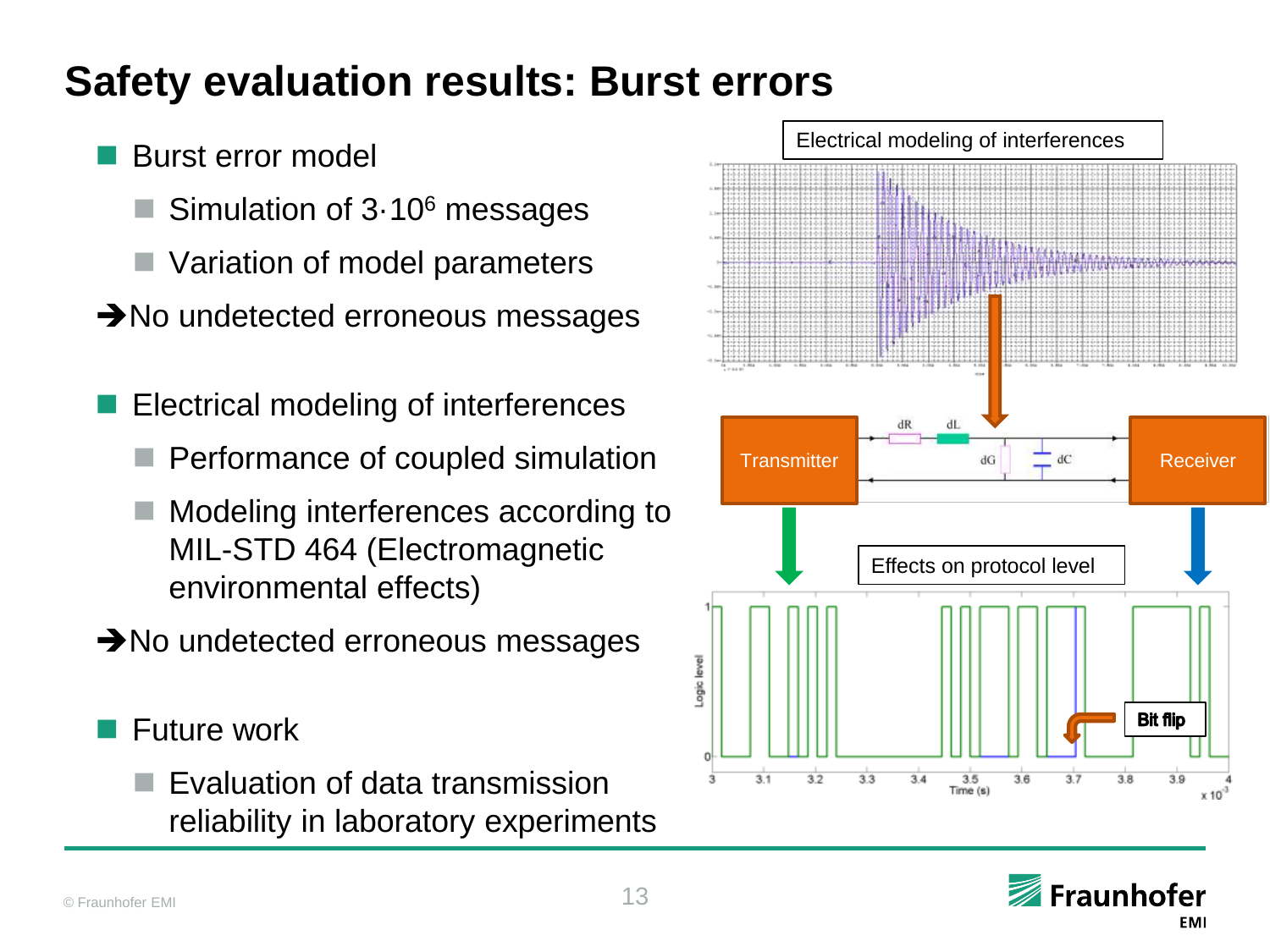## **Conclusion**

Digital data transmission: Minor sensitivity to electrical interferences

- High efficiency of mechanisms for error detection (check sum and parity bits)
	- Random errors: For common bit flip rates, probability of undetected erroneous message less than 10-9
	- Burst errors: Acceptable safety levels achieved by first analyses, no undetected erroneous messages

 $\rightarrow$  Fraunhofer EMI has an efficient simulation platform for safety and reliability analysis of digital data transmission (analysis on circuit and protocol level)

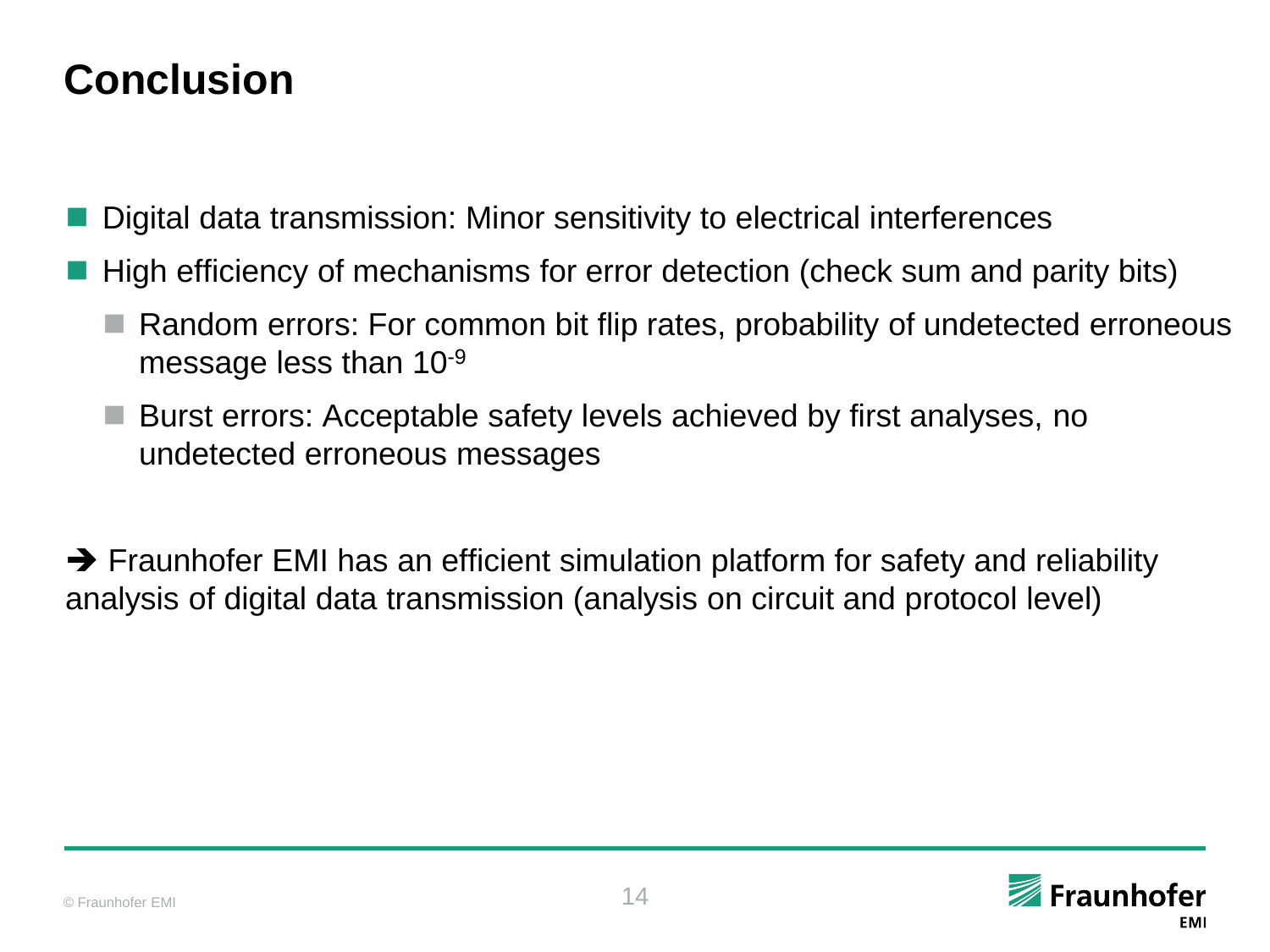## **Conclusion**

- Further (possible) safety features of PRES-interface to prevent unintentional arming
	- $\blacksquare$  For fuzing activities several messages in sequence have to represent the same value
	- Plausibility checks of fuzing system could identify erroneous sensor data (for some SDUs only a few valid states are possible)
	- Checking compatibility between sensor and fuzing system (correct class & subclass)
	- Detection of illegal transmission sequences (sign-of-life & start/stop bits)
	- New interface offers better set-up between PRES, fuzing system and weapon for specific safety criteria

→ Usage of digital PRES-Interface would provide a considerably improved transmission reliability and therefore safety in most of the standard relevant applications.

 $\rightarrow$  PRES-Interface could be an important element for future distributed systems